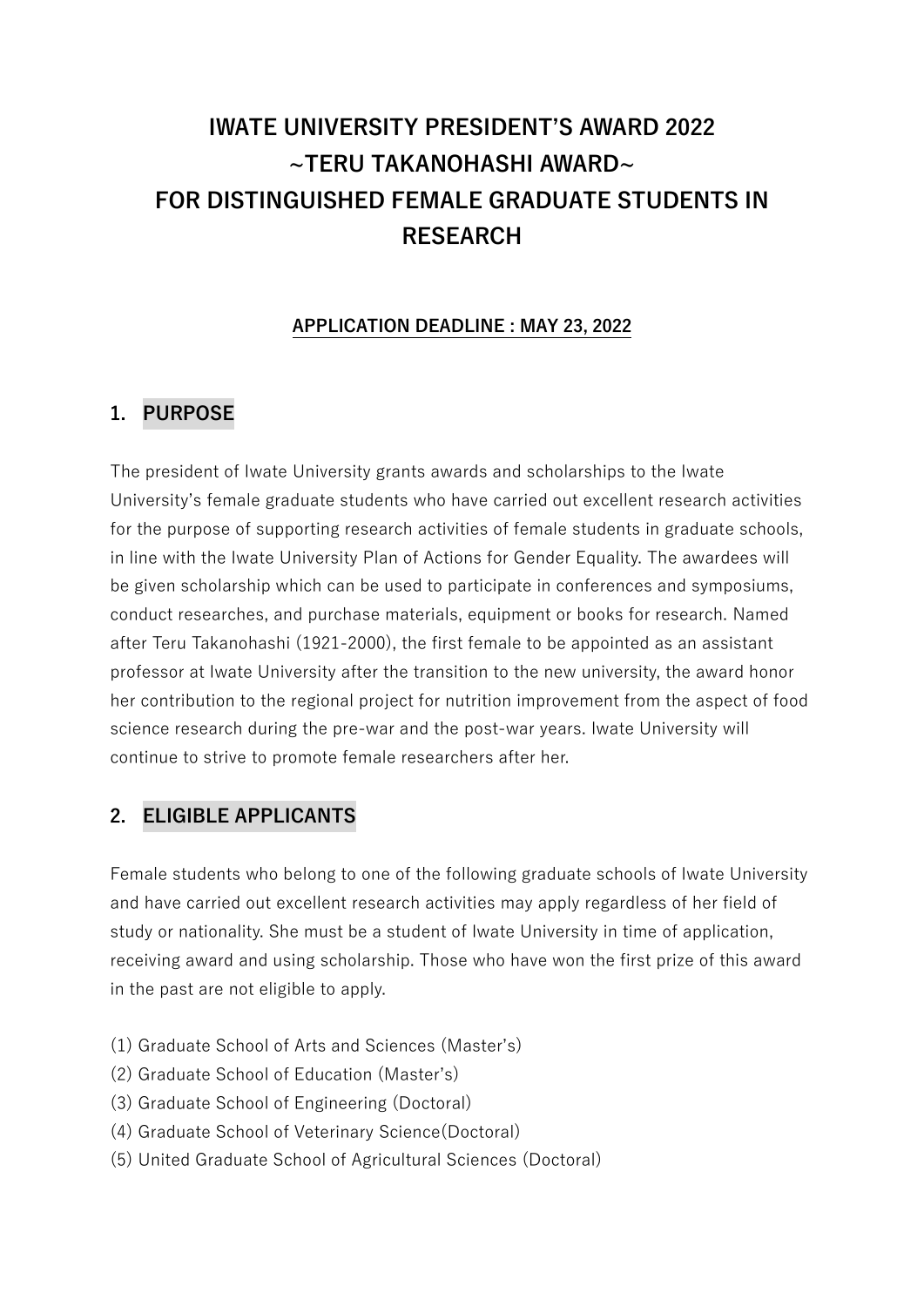### **3. AWARD AND SCHOLARSHIP**

The awardees will be given following scholarship.

#### (1) **First Prize (1 student)**

 Financial support up to 150,000 YEN to be used to attend national or international conferences, conduct researches, purchase material, equipment or books for research (When the actual cost is less than 150,000 YEN, Iwate University will only give the amount of the actual cost.)

#### (2) **Second Prizes (3 students)**

Financial support up to 50,000 YEN to be used to attend national or international conferences, conduct researches, purchase material, equipment or books for research (When the actual cost is less than 50,000 YEN, Iwate University will only give the amount of the actual cost.

\*Note that scholarship will be given to the awardees through their supervisors. Scholarship will be given to cover the cost paid in the fiscal year of 2022 while the awardee is an Iwate University student.

# **4. HOW TO APPLY**

Complete the attached application form and send or email it to the Office for Equality and Diversity, Iwate University. An applicant must get her supervisor's approval before applying. The Office for Equality and Diversity may contact the applicant's supervisor when necessary.

# **5. DEADLINE**

May 23, 2022

Date and the venue of the final selection (presentation by those who pass the first selection) will be announced later.

### **6. SELECTION PROCESS**

The Selection Committee, composed of the Iwate University President (Chair), Vice